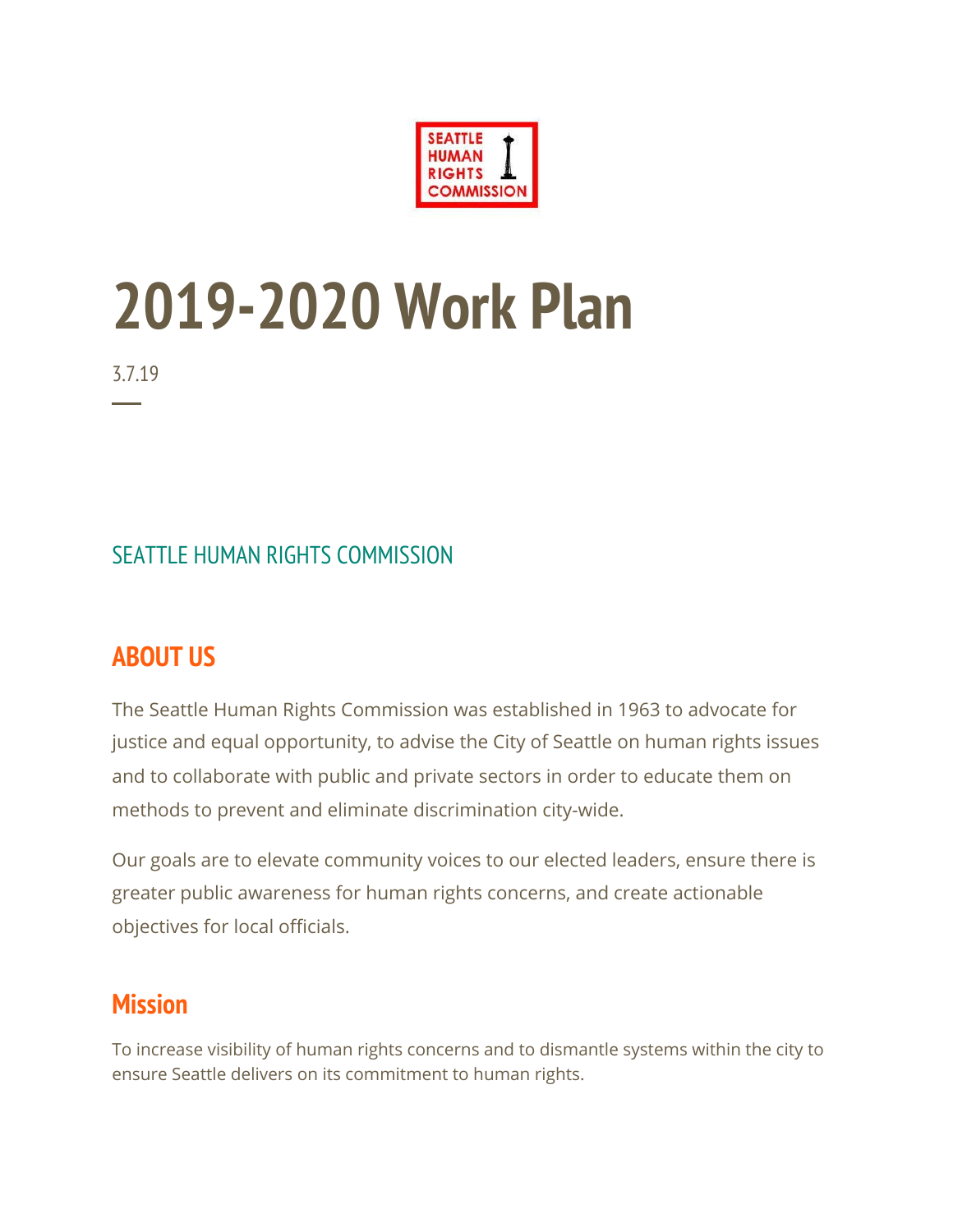# **Vision**

Develop an understanding of community needs, bring the SHRC platform to those communities, and determine how a human rights city should be accountable to its people.

- Partner with community organizations
- Create cross-commission coalitions
- Educate the public about human rights concerns
- Promote civic engagement among communities
- Meet in our communities
- Collaborate with other cities that share our city's human rights vision

# **Values**

**Communities:** We center the communities impacted by human rights concerns in all the work we do.

**Race & Social Justice:** The commission supports the city's Race and Social Justice Initiative (RSJI) — an effort to end institutionalized racism and race-based disparities in City government. The commission incorporates RSJI's long-term approach in its plans, by working to change the underlying system that creates race-based disparities in our communities to achieve racial equity.

# **Guiding Principles**

- 1. Accessibility: The commission will structure its work in 2019 to share its platform with communities experiencing human rights concerns, with a focus on these populations:
	- a. Homeless
	- b. Immigrant & Refugees
	- c. Human Trafficking
- 2. Accountability: The commission will restructure its leadership to increase speed, accountability, and transparency. This will include the formation of executive committees:
	- a. Appeals
	- b. Operations
		- i. Partnership with Seattle Office of Civil Rights
		- ii. Communications
		- iii. Commissioner onboarding & engagement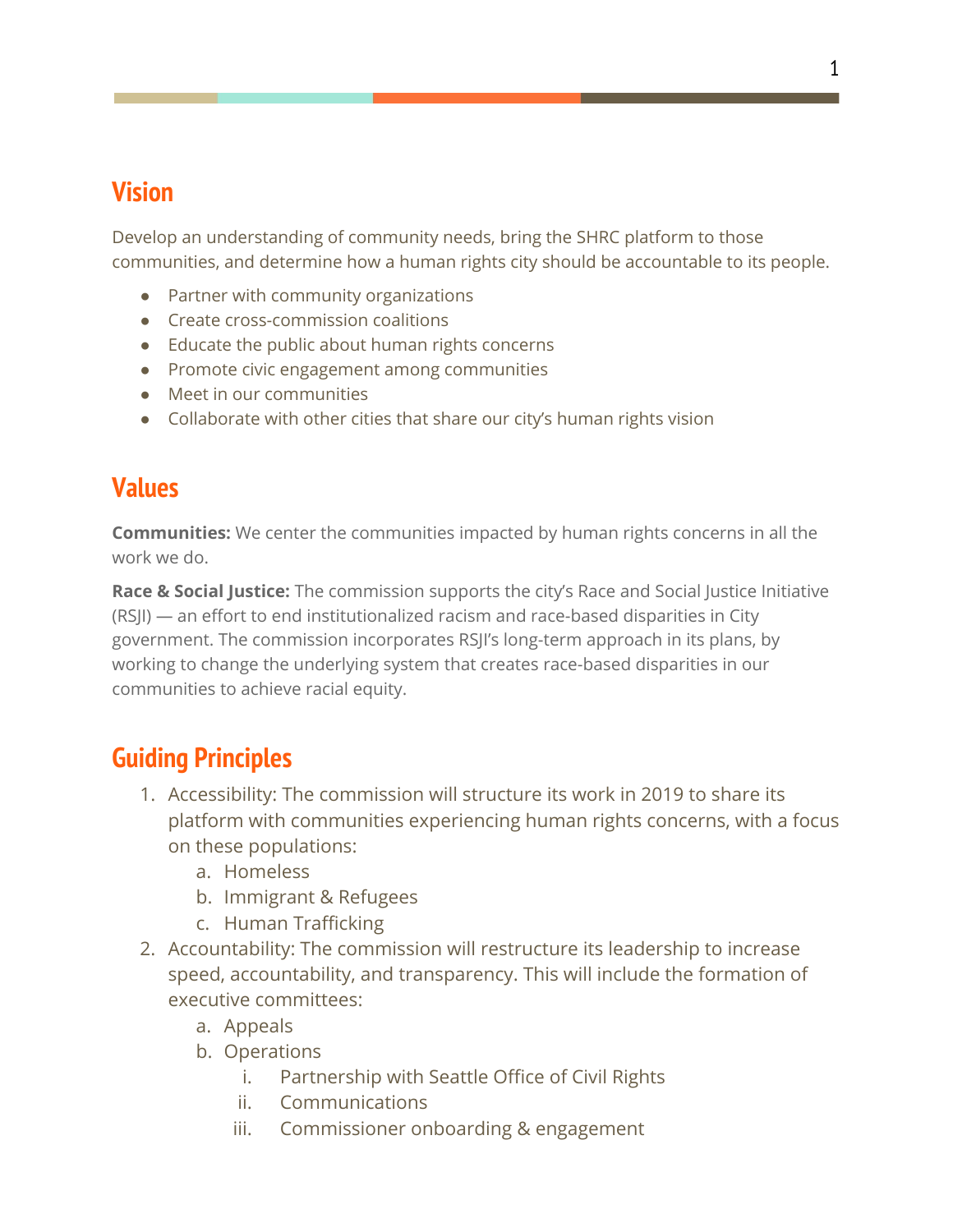- iv. Logistics
- c. Events
	- i. Human Rights Day
	- ii. Collaborations with other Human Rights Cities
	- iii. 2020 election activities

## **Timeline**



#### **January-March 2019: Restructuring**

- In order to focus on community engagement, we need to tell the human rights story of Seattle and the human rights challenges facing people who live and work here, with an emphasis on work. The commission will be exploring corporate influence in 2019 and its impact on human rights across our communities. The 2019 project will be a scorecard, assessing the city's commitment to human rights.
- Our executive committees will: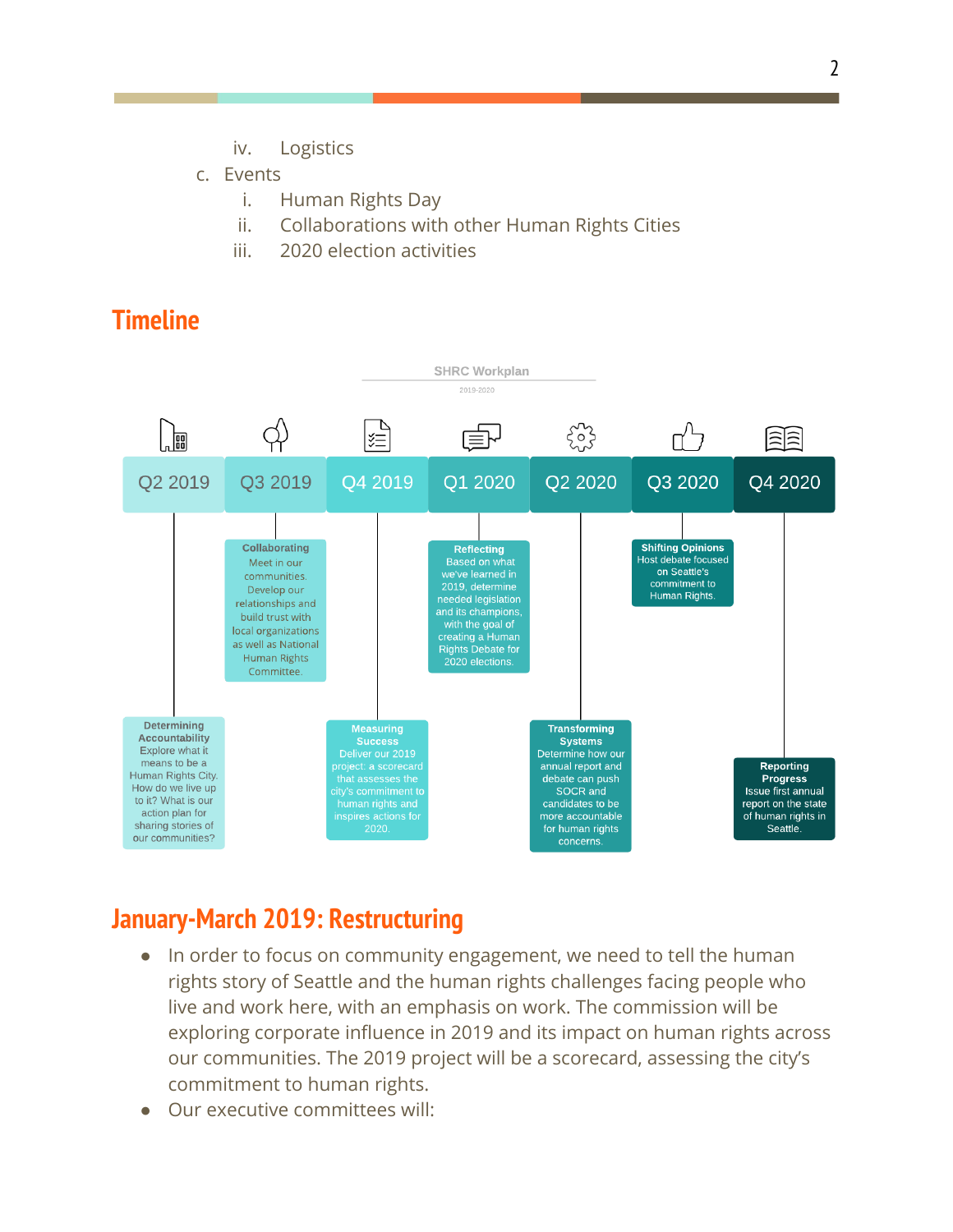- Interview candidates and fill remaining commission openings (5)
- Develop FAQ and create clarity for new commissioners
- Build new website
- Establish communications plan
- Present bylaw recommendations and update bylaws
- Meet with SOCR representatives
- Update meeting agenda to include time for task force updates
- Continue hearing appeals
- Schedule a specialist to attend meeting to educate commissioners on city's budget process
- Begin planning Human Rights Day
- Continue discussions with National Human Rights Committee for fall event
- Coordinate sending commissioner to Atlanta event on Human Rights
- Each task force will:
	- Explore how they can put a RSJI lens on their work
	- Develop relationships with their respective communities, attend related meetings, and share with commission monthly core concerns
	- Determine one in-community opportunity for commissioners in 2019 (can be strictly listening or public meeting) with the objective of learning about the community's needs
		- Remove access barriers for community engagement with city (ADA, translation)
		- Begin brainstorming how we might measure city, council members, corporations' commitment to human rights

#### April-June 2019: Accountability

- Hold our first in-community meeting, hosted by the Immigrant & Refugee Rights task force
- Our executive committees will:
	- Interview candidates and fill any commission openings
	- Update website
	- Continue hearing appeals
	- Continue communications plan
		- Determine how to incorporate SHRC budget recommendations into plan
	- Continue planning Human Rights Day
	- Continue discussions with National Human Rights Committee
- Each task force will: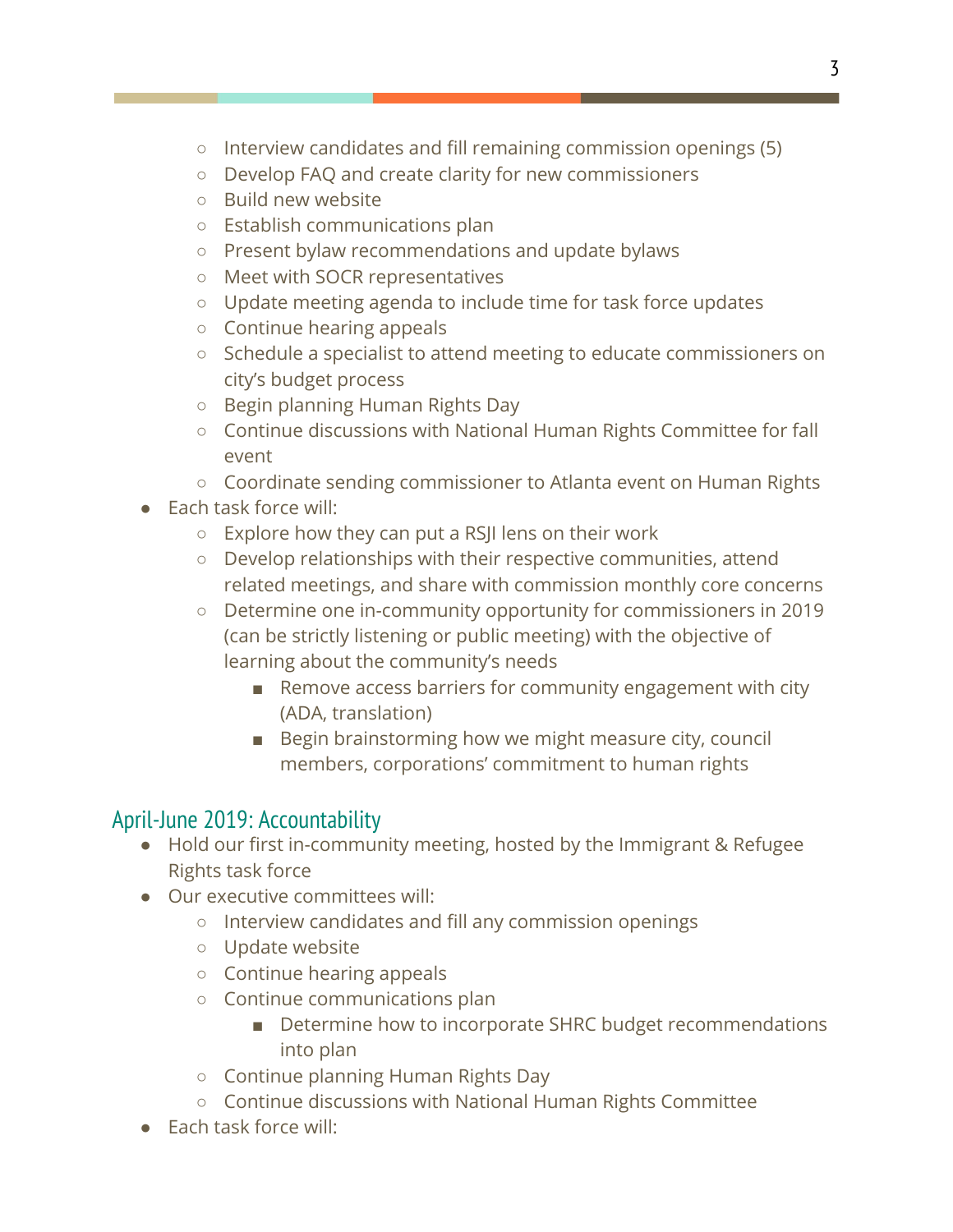- Determine budget recommendation
- Continue developing relationships with their respective communities, attend related meetings, and share with commission monthly core concerns
- To create accountability for city, council members, and corporations that want to state a public commitment to human rights, each task force will begin developing a set of targets (3-5) to include in a scorecard to track their progress

#### July-September 2019: Collaborations

- Reassess commission progress, structure and make immediate modifications
- Hold our second in-community meeting, hosted by either the Trafficking or Homelessness task force
- Our executive committees will:
	- Interview candidates and fill any commission openings
	- Update website
	- Continue hearing appeals
	- Continue communications plan
	- Continue planning Human Rights Day
	- Finalize plans for National Human Rights Committee Meeting
- Each task force will:
	- Revisit RSJI and its inclusion in the task force's work
	- Continue developing relationships with their respective communities, attend related meetings, and share with commission monthly core concerns
	- Continue refining a set of targets (3-5) to include in a scorecard
	- Provide to full commission 2020 budget needs based on community feedback
	- Determine one in-community opportunity for commissioners in 2020 (can be strictly listening or public meeting) with the objective of learning about the community's needs

#### October-December 2019: Measuring Success

- Hold our third in-community meeting, hosted by either the Trafficking or Homelessness task force
- Host National Human Rights Committee Meeting
- Host Human Rights Day at Town Hall focused on corporate influence
- Our executive committees will: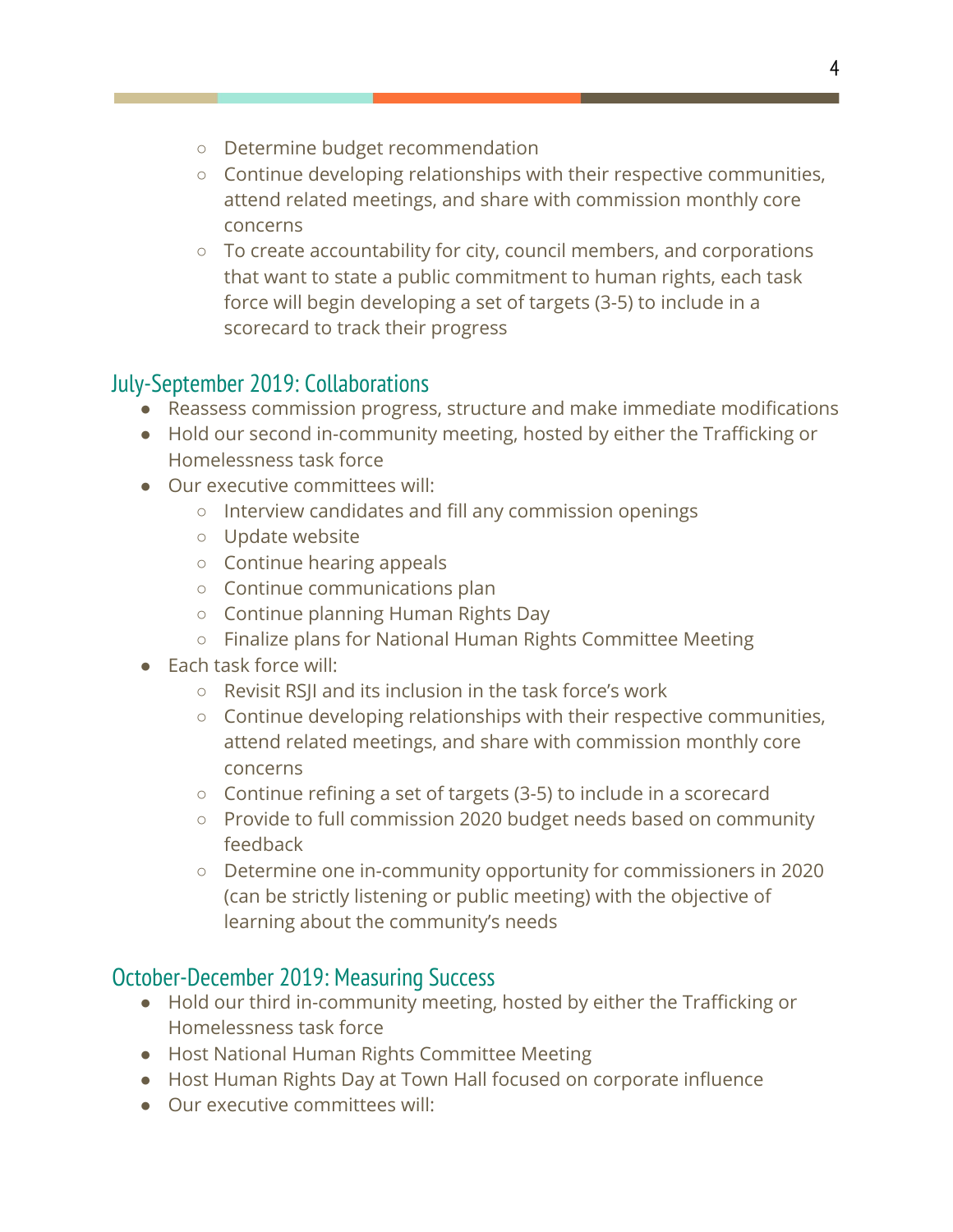- Review scorecard submissions from each task force and begin drafting scorecard. If ready, publish for delivery at Human Rights Day. If not, review at annual retreat.
- Interview candidates and fill any commission openings
- Plan January retreat
- Update website
- Continue hearing appeals
- Continue communications plan
	- Share any public action needed for human rights budget line items for November city council votes
- Finalize planning Human Rights Day
- Finalize discussions with National Human Rights Committee
- Each task force will:
	- Revisit RSJI and its inclusion in the task force's work
	- Submit scorecard ideas to executive committee for inclusion at January retreat for full-commission review
	- Continue developing relationships with their respective communities, attend related meetings, and share with commission monthly core concerns

#### January-March 2020: Looking Back & Forward

- The commission will be exploring in 2020 what legislation would advance human rights in our city and who will be most accountable to communities for accelerating it. This year SHRC will build on its 2019 relationships and knowledge gathered from communities to create a Human Rights Debate for elections. Another 2020 project will be an annual report, sharing the commission's findings on its community engagement when it comes to human rights.
- Hold our fourth in-community meeting, hosted by one of the task forces
- Host Annual Retreat
	- Reassess commission structure
	- Discuss scorecard and begin planning annual report
	- Determine theme for Human Rights Day
	- Discuss any bylaw updates
	- Define outcomes needed for debate
- Our executive committees will:
	- Interview candidates and fill any commission openings
	- Update website
	- Continue hearing appeals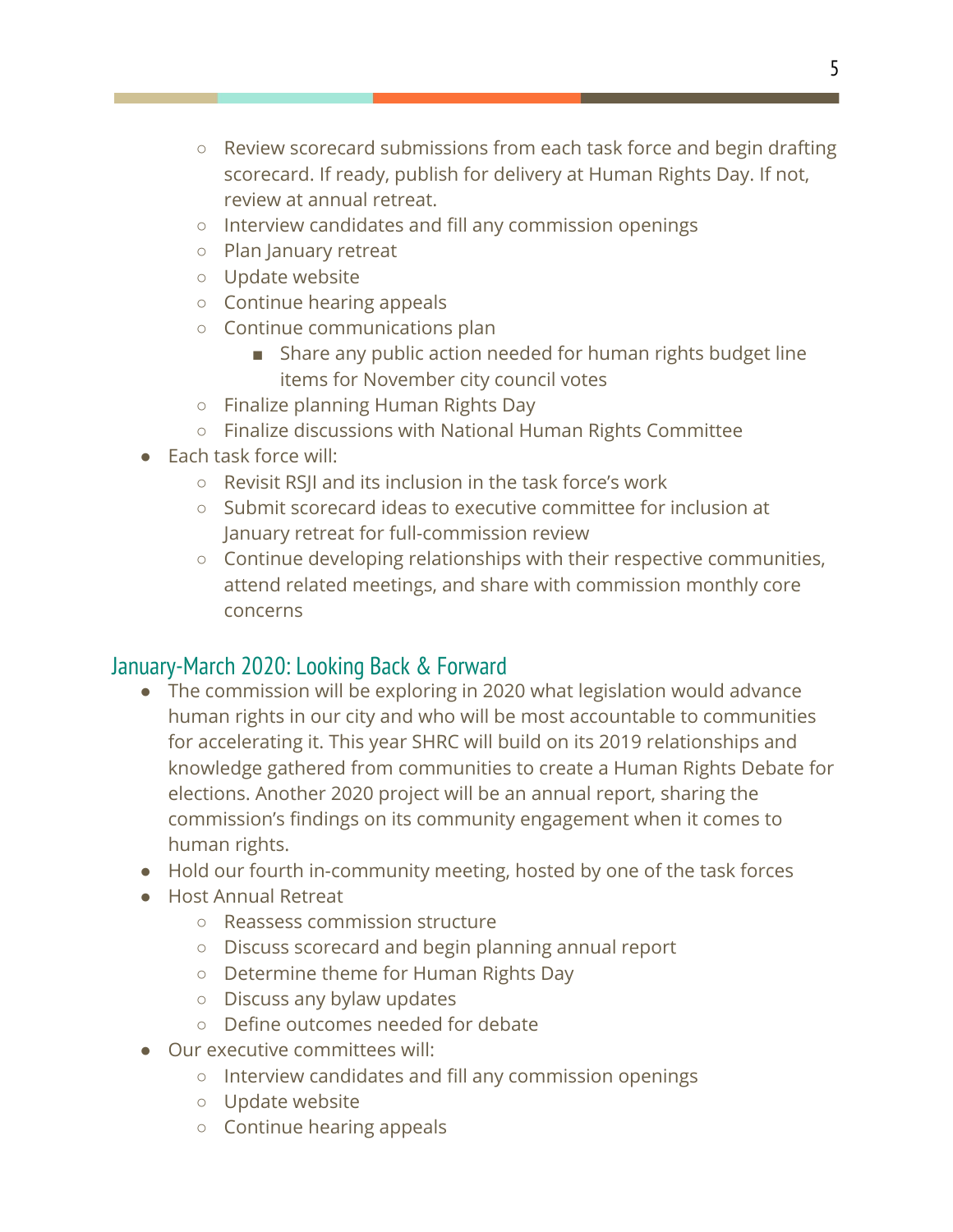- Continue communications plan
	- Develop budget-sharing strategy
- Continue planning Human Rights Day
- Continue discussions with National Human Rights Committee
- Begin planning debate
- Each task force will:
	- Revisit RSJI and its inclusion in the task force's work
	- Continue developing relationships with their respective communities, attend related meetings, and share with commission monthly core concerns
	- Review scorecard draft and provide a one-page overview

## April-June 2020 Transforming Systems

- Hold our fifth in-community meeting, hosted by one of the task forces
- Our executive committees will:
	- Share SHRC budget recommendations
	- Interview candidates and fill any commission openings
	- Update website
	- Continue hearing appeals
	- Continue communications plan
	- Continue planning Human Rights Day
	- Continue discussions with National Human Rights Committee
	- Finalize debate planning
- Each task force will:
	- Revisit RSJI and its inclusion in the task force's work
	- Provide policy recommendations to commission based on learnings from community involvement (how might we eliminate ICE, etc.) and determine how this could be woven into debate planning
	- $\circ$  Continue developing relationships with their respective communities, attend related meetings, and share with commission monthly core concerns
	- Review scorecard draft and provide a one-page draft to commission of how the task force concerns should be represented in the annual report
	- Provide budget recommendation based on community feedback to full commission for review

# July-September 2020: Shifting Public Opinion

● Hold our sixth in-community meeting, hosted by one of the task forces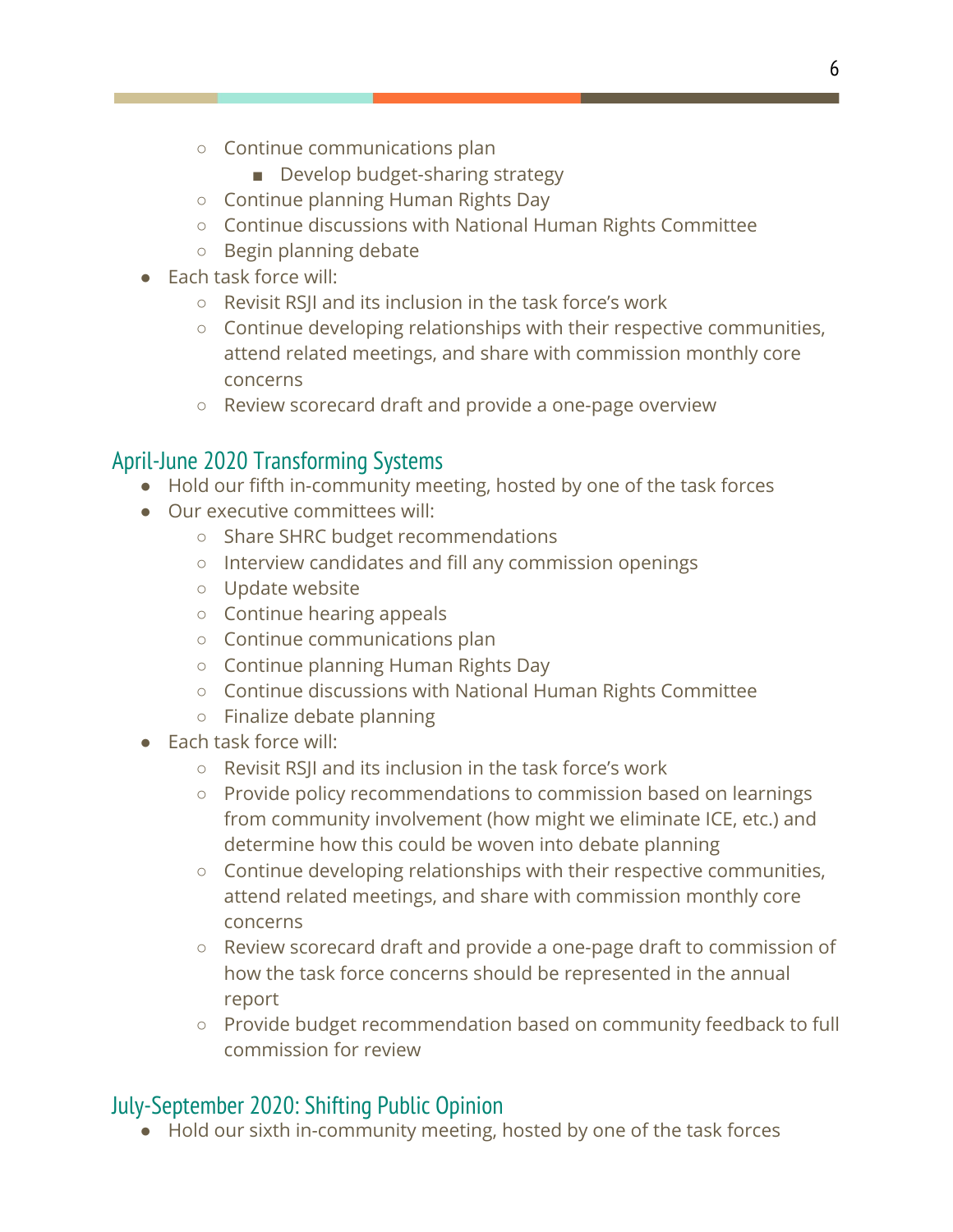- Host debate on Seattle's commitment to Human Rights
- Our executive committees will:
	- Interview candidates and fill any commission openings
	- Update website
	- Draft annual report for full-commission review
	- Continue hearing appeals
	- Continue communications plan
	- Continue planning Human Rights Day
	- Continue discussions with National Human Rights Committee
- Each task force will:
	- Revisit RSJI and its inclusion in the task force's work
	- Collaborate with events committee to get communities involved in debate
	- Continue developing relationships with their respective communities, attend related meetings, and share with commission monthly core concerns

#### October-December 2020: Reporting Progress

Hold our seventh in-community meeting, hosted by one of the task forces

- Host Human Rights Day at Town Hall
- Publish annual report and deliver scorecard and/or one-page summary of report at Human Rights Day
- Our executive committees will:
	- Interview candidates and fill any commission openings
	- Update website
	- Finalize annual report draft for full-commission review and share publicly
	- Continue hearing appeals
	- Continue communications plan
		- Emphasize any public action needed for human rights budget line items for November city council votes
	- Continue planning Human Rights Day
	- Continue discussions with National Human Rights Committee
- Each task force will:
	- Revisit RSJI and its inclusion in the task force's work
	- Continue developing relationships with their respective communities, attend related meetings, and share with commission monthly core concerns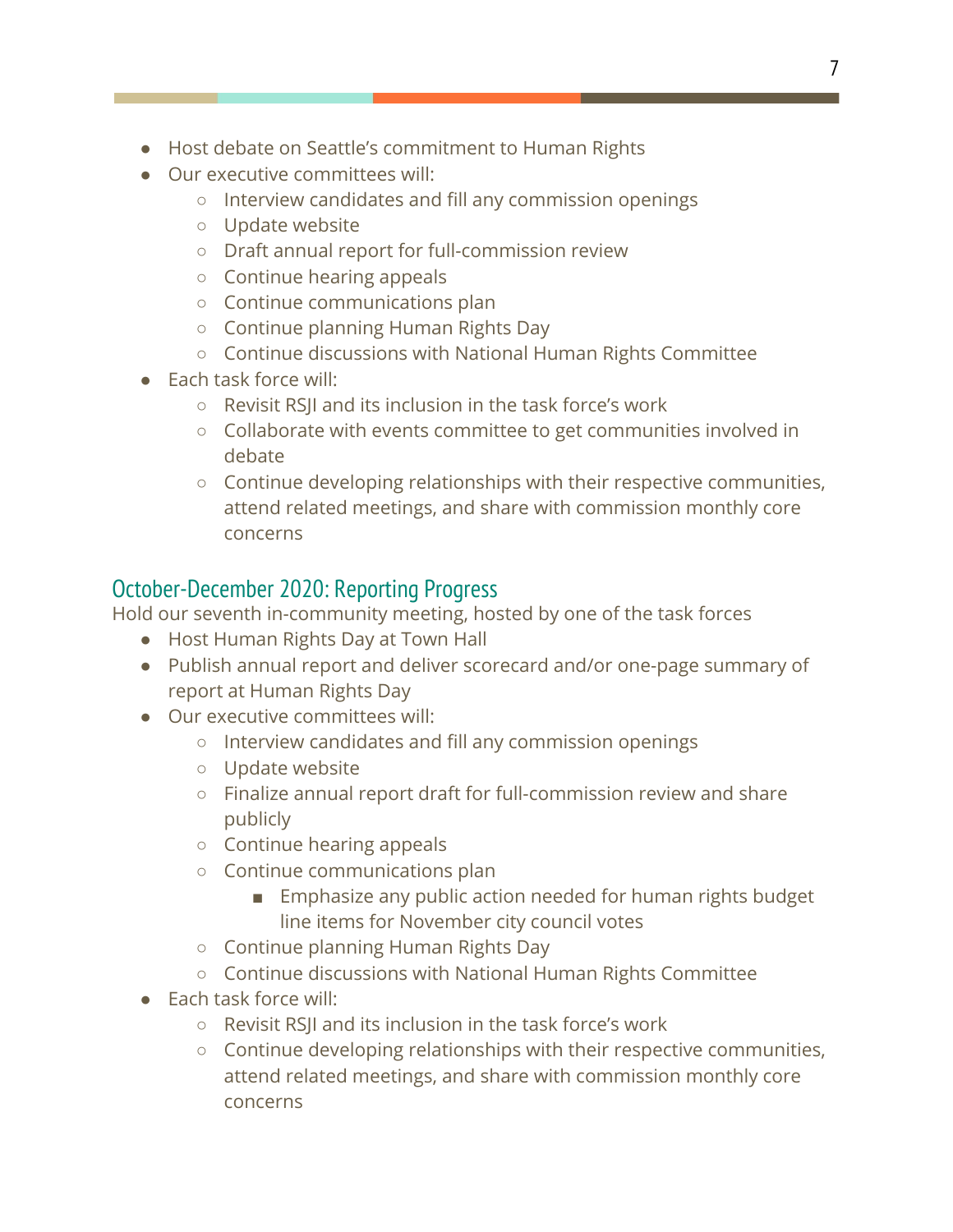## **Overarching Issues**

- 1. Race
- 2. Social Justice
- 3. Gender
- 4. Legal support
- 5. Housing
	- a. Housing discrimination
	- b. Affordable housing

# **Roles & Responsibilities**

Each commissioner will attend our monthly meetings and is also required to select one leadership role: task force chair, task force member, or serve on an executive team committee.

- Executive team **committees** carry out will of the commission
	- Appeals (3)
		- Provide updates on cases at monthly meetings
		- Ensure anyone new has appeals training
		- Represent commission on calls with SOCR appeals team
	- Operations (3-5)
		- Development
			- Build transition for next set of leaders
			- Fill openings
			- Track commissioner engagement
		- Communication plans
			- Create awareness for task force activities and engagements
		- Work with SOCR
		- Liaison to council staff
		- Get our community voices slotted on council agenda
		- Budget requests
		- Recordkeeping
		- Monthly meeting logistics
		- Retreat planning
	- Events (5)
		- Human Rights Day (2019, 2020)
		- National Human Rights Committee gathering (2019)